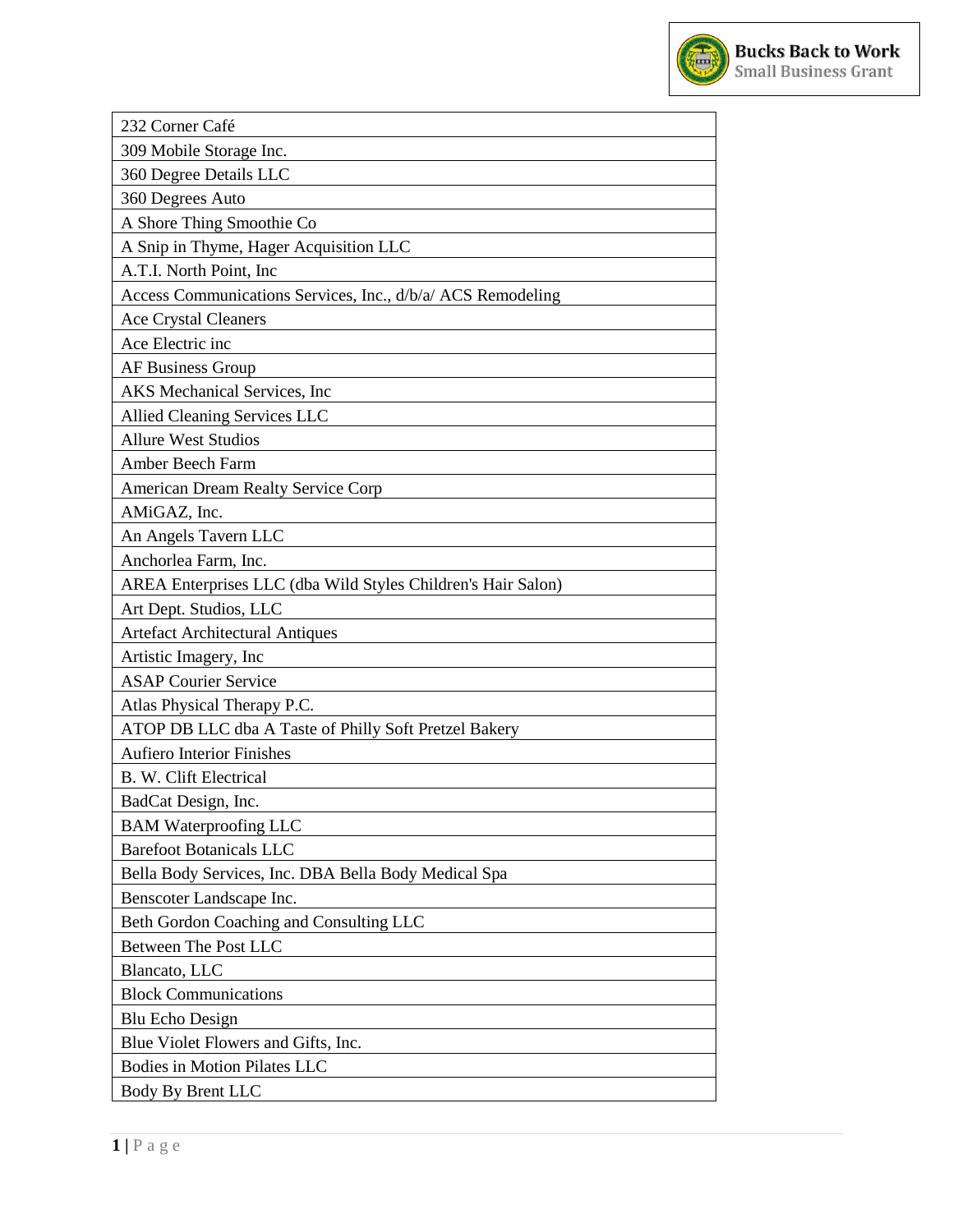

| <b>Bogie Rosypal</b>                                  |
|-------------------------------------------------------|
| <b>Bogota</b> Dev                                     |
| <b>Boing Gymnastics Center</b>                        |
| Bramalta, Inc.                                        |
| <b>Brandon Oriental Rugs</b>                          |
| <b>Bravo Dance Center LLC</b>                         |
| Brem Moldovsky, LLC                                   |
| <b>Brent R Briggs</b>                                 |
| Bright Eyes Academy, Inc                              |
| Bryan McGroarty DBA A & S Construction                |
| <b>BSB</b> Industries, LLC                            |
| <b>Buckingham Dance Studio</b>                        |
| Buckingham Flowers, LLC dba Marketway Flowers & Gifts |
| <b>Bucks County Acupuncture Clinic</b>                |
| Bucks County Bookkeeping & Consulting Solutions, LLC  |
| <b>Bucks County Excavating LLC</b>                    |
| Bucks County Fire Safety Services Inc.                |
| <b>Bucks Real Estate Group, LLC</b>                   |
| <b>Bywater Consulting Group, LLC</b>                  |
| C.R. Notoris Clock & Coin                             |
| C.W. Security Service, Inc.                           |
| Cabin Run Equestrian, LLC                             |
| Cambria Stables, LLC                                  |
| Capital Franchise Group, LLC                          |
| Cardaynes                                             |
| Cardone Agency                                        |
| Caren A. Stein LLC                                    |
| Carone Chiropractic, PC                               |
| Cartech Auto Service Inc                              |
| <b>Center for Natural Healing</b>                     |
| Central Bucks Opthalmology, LLC                       |
| Chimayo LLC                                           |
| Chiropractic Works, PC                                |
| Christopher Alexandra Photography                     |
| Churchville Farm LLC                                  |
| Ciao Bella Hair Salon LLC                             |
| <b>Circle Speech Services</b>                         |
| Clark's Premier Limousine, LLC                        |
| Clear View Window Cleaning Services, LLC              |
| CoachtoAchieve                                        |
| <b>Cold Spring Cleaners</b>                           |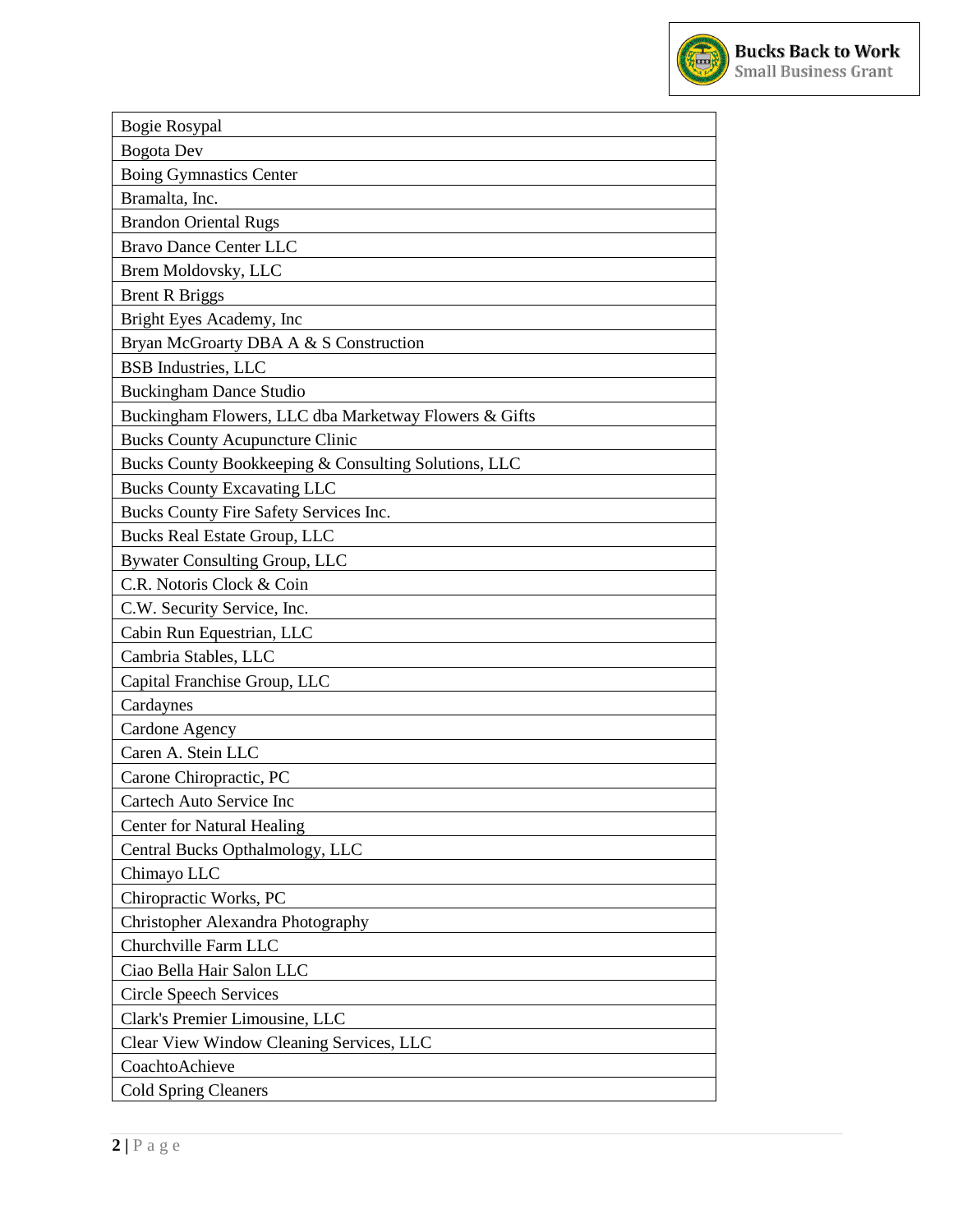

| Complete Auto Driving School, LLC                 |
|---------------------------------------------------|
| CompuSultants, LLC                                |
| <b>Conifer Point Pharmaceuticals LLC</b>          |
| Conscius Vita Healing Arts LLC                    |
|                                                   |
| Constant Q, LLC                                   |
| Cook1Up, Inc.                                     |
| Core Stripper, Inc                                |
| Corelli & Co                                      |
| Corporate Event Services, Inc.                    |
| Cosmetic Dental & Esthetics P.C.                  |
| County Mortgage Services, LLC                     |
| Covered Bridges Financial Planning, LLC           |
| <b>CP</b> Access LLC                              |
| <b>CPR Heartstarters Safety Training</b>          |
| <b>Craftech Construction</b>                      |
| <b>Creative Costume Company</b>                   |
| Credit Card Processing Services, Inc.             |
| <b>Crossland Excavation</b>                       |
| <b>Crystal Cottage Boutique</b>                   |
| CSI Contractor Services, Inc.                     |
| Cue Leasing Ltd                                   |
| D&D Custom Cleaning Services, LLC                 |
| D2G2 LLC dba Jacks R Better                       |
| Dan Marks Water Conditioning, Inc.                |
| Dance Action of Newton                            |
| Dance Strong LLC                                  |
| Daniel Insurance Agency                           |
| David Glenn Security L.L.C.                       |
| Davis, Pinel & Associates, Inc. dba DP Associates |
| Dekker Appraisal                                  |
| Delaware Valley Lock & Safe Co Inc                |
| Denise R. Francescangeli                          |
| Dennis Helmstetter DBA All Sports Officials LLC   |
| Diane Corso LLC dba Mica Revolution               |
| Dias Ceramic Tile Inc.                            |
| Dickey, Inc.                                      |
| Digital Imaging Group Inc                         |
| dna design & Architecture LLC                     |
| Domp3d LLC dba Route 32 Riding Gear               |
| Doodle, LLC                                       |
| Doylestown Brewing Company, Inc.                  |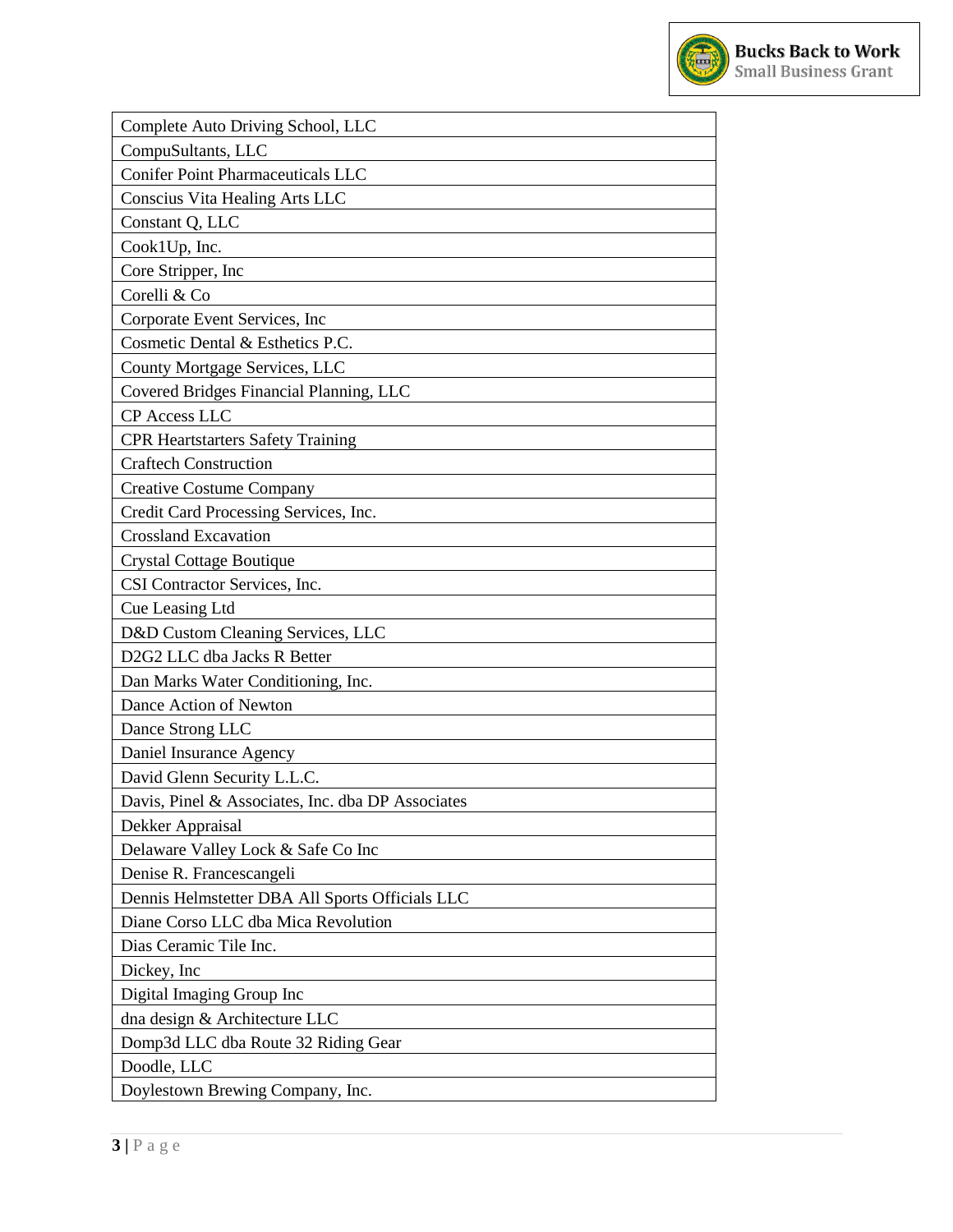

| Doylestown Dance Centre                                       |
|---------------------------------------------------------------|
| Doylestown Escape Room, LLC                                   |
| <b>DPNAK LLC dba DPNAK Events</b>                             |
| Durham Hill Farm, LLC                                         |
| <b>Dutch Maid Cleaners</b>                                    |
| <b>Dynamic Concepts Mfg</b>                                   |
| Earth Work Design                                             |
| EAS Water Coffee Paper Inc.                                   |
| <b>EGO Hair Studio</b>                                        |
| <b>Electrolysis by Tracy</b>                                  |
| Elite Massage Therapy of Bucks County                         |
| Ethan D. Benner Construction & Remodeling, LLC; dba Stony Run |
| <b>Evans Service Center</b>                                   |
| <b>Exceed Realty</b>                                          |
| <b>Excel Auto Service Inc</b>                                 |
| Exterior Improvement, Inc.                                    |
| FT Young Associates, Inc                                      |
| F.N.J. Hauling LLC                                            |
| <b>Family Vision Care</b>                                     |
| Fidishun Insurance & Financial Inc.                           |
| Filter Service Inc. d/b/a FSI Industries                      |
| <b>Fingertips and Tootsies</b>                                |
| Fireside Flowers Inc.                                         |
| First Class Coach, Inc.                                       |
| <b>First Friends Child Care</b>                               |
| Flower and Balloon Creation by Julia                          |
| Four Star Driving School                                      |
| Fredendall Building Company                                   |
| Froggy's Garden Flowers                                       |
| Fuze Barbershop                                               |
| Galvanized America Inn & Art Gallery, LLC                     |
| Gaskey Painting & Restoration, LLC                            |
| GE Insurance for Life LLC                                     |
| <b>Genesis Personal Fitness</b>                               |
| Geoffrey S. Wozar, DMD PC                                     |
| George D. Segel DMD LLC                                       |
| GeoTrek Environmental and Surveying, LLC                      |
| Get Real Training, LLC                                        |
| GI Juice Co, LLC                                              |
| GOBRECHT SEARCH INTL INC                                      |
| Goldstein Media LLC                                           |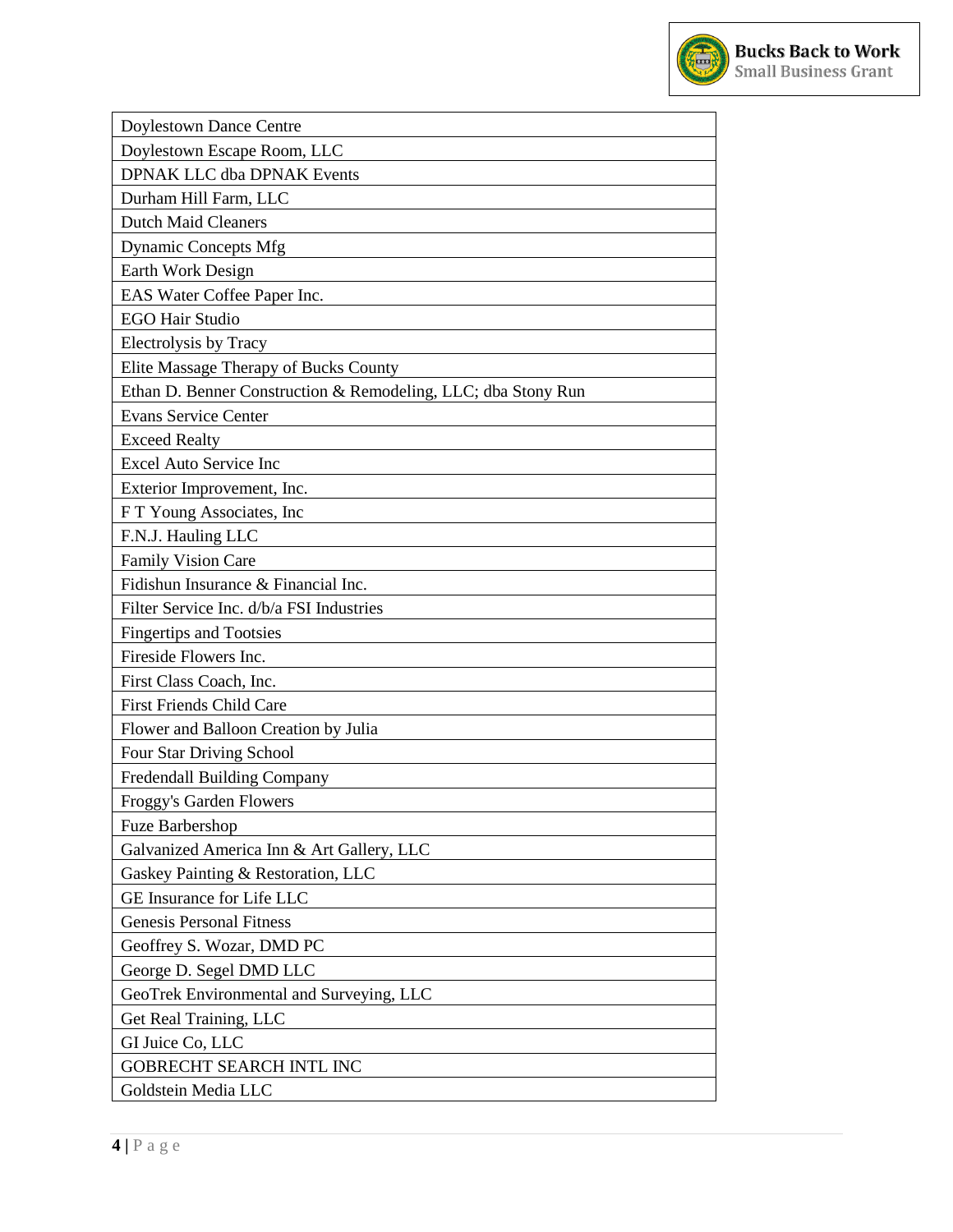

| Gordon Florist Inc                                                               |
|----------------------------------------------------------------------------------|
| <b>Great Barn Brewery</b>                                                        |
| Green Tree Technology, Inc.                                                      |
| Growth Technical Staffing, LLC DBA GTS Scientific                                |
| Hampton Preferred Real Estate Inc                                                |
| Hans Development Group LLC                                                       |
| Happier At Home Care, LLC                                                        |
| Health & Fitness Network                                                         |
| Healthy Concepts Wellness, LLC                                                   |
| Healwild LLC d/b/a Bridge Acupuncture                                            |
| Heritage Creek Golf LLC                                                          |
| Highland Farm Bed & Breakfast                                                    |
| HighPoint Law Offices, PC                                                        |
| Historic Stonebrook, LLC                                                         |
| <b>Hit Fitness Training</b>                                                      |
| Hollywood Nails of Newtown, Inc                                                  |
| House of Messina                                                                 |
| Ilene Young Law Offices                                                          |
| Inna Vinnikov DMD, P.C.                                                          |
| Innovations In Wellness, Inc. T/A Wellness & Rehab Associates                    |
| Integrity Auto Salon, Inc.                                                       |
| Intelligent Publications, Inc.                                                   |
| Iron Republic, LLC DBA Iron Republic Nutrition                                   |
| Itssoevie LLC DBA The Yellow Door                                                |
| J. Kontz Holdings LLC DBA 215Build                                               |
| JAK Holdings, Inc dba The Soap Opera Company                                     |
| <b>Janes Cleaners</b>                                                            |
| Jaton, LLC                                                                       |
| JB POPIVCHAK INC. dba Wetherill Opticians Inc.                                   |
| Jeffrey P Chapman Tile, Inc.                                                     |
| Jennifer J. Kalochie, DMD P.C.                                                   |
| Jennifer Lisko Bookeeping, LLC                                                   |
| Jeremy's Auto Repair LLC                                                         |
| <b>JMSI</b> Inc. DBA JM Scott International                                      |
| <b>JN Forest Products, LLC</b>                                                   |
| John Werner Inc                                                                  |
| Joseph Chorba dba Joe of All Trades                                              |
| Joy Dickstein Attorney at Law                                                    |
| Julia Helstrom Integrative, LLC dba Bucks County Center for Integrative Medicine |
| Kaleidoscope Angels                                                              |
| <b>Karen Meyers</b>                                                              |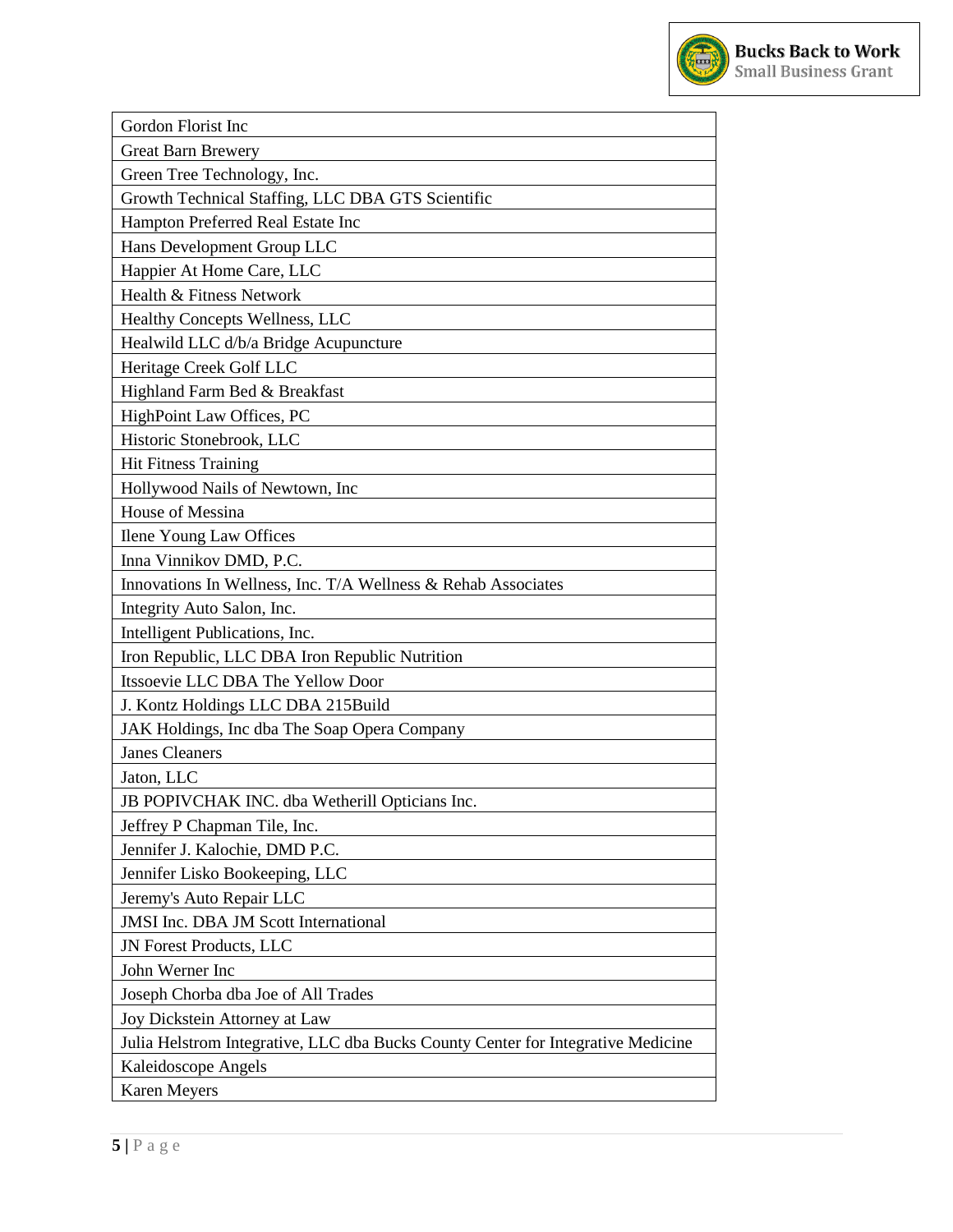

| KARS (Kapustas' Automotive Repair & Service)                          |
|-----------------------------------------------------------------------|
| Kava Renovations, LLC                                                 |
| Kazmore Hair Studio Inc                                               |
| <b>KC</b> Investment Partnership                                      |
| Kearns Carpet Service, LLC                                            |
| Kelly Richards School of Dance                                        |
| Kerri Neubek, L.Ac.                                                   |
| Kim Kelly Skin, Inc. (dba: Kim Kelly & Co. Clinical Skin Care Center) |
| Klassik Services Corporation DBA PDQ Printing & Graphics              |
| Kradzinski Remodeling                                                 |
| $L \& W$ Enterprises Inc                                              |
| L&K Particle Therapy Consulting, LLC                                  |
| <b>Landview Realty Group</b>                                          |
| <b>Last Temptation LLC</b>                                            |
| Latronica Sports & Family Chiropractic, PC                            |
| Laurie Etzrodt, MSSS, LCSW, Inc                                       |
| Law Office of Daniel Schatz LLC                                       |
| Law Office of Kenneth G. Harrison, Esquire, P.C.                      |
| Law Office of Mark Zlock                                              |
| Law Office of Scott D. Bloom                                          |
| LC Lash & Brow Bar                                                    |
| Leonardo's Pizza LLC                                                  |
| Lewis Computer Services                                               |
| Liberty Fencing Club LLC                                              |
| Linda Batista, DMD                                                    |
| Linked Alarm LLC                                                      |
| Linton Hill Home Services Group, Inc.                                 |
| Los Adjustment Inc                                                    |
| Lower Bucks County Educators, Inc.                                    |
| Lower Bucks Insurance Group                                           |
| <b>Lower Bucks Wellness</b>                                           |
| Lynne J Freeman, PSY.D, PC                                            |
| Lynne's Electrolysis Studio Inc                                       |
| M.J. McShea Mechanical, Inc.                                          |
| Mac Hardwood Floors                                                   |
| MacAlpin Company, LLC                                                 |
| Madison Family Dental LLC DBA Sycamore Street Dental                  |
| Magic Carpet Care, Inc                                                |
| Maher Automotive Inc                                                  |
| Mangione Physical Therapy Inc.                                        |
| Manna Kitchen, LLC                                                    |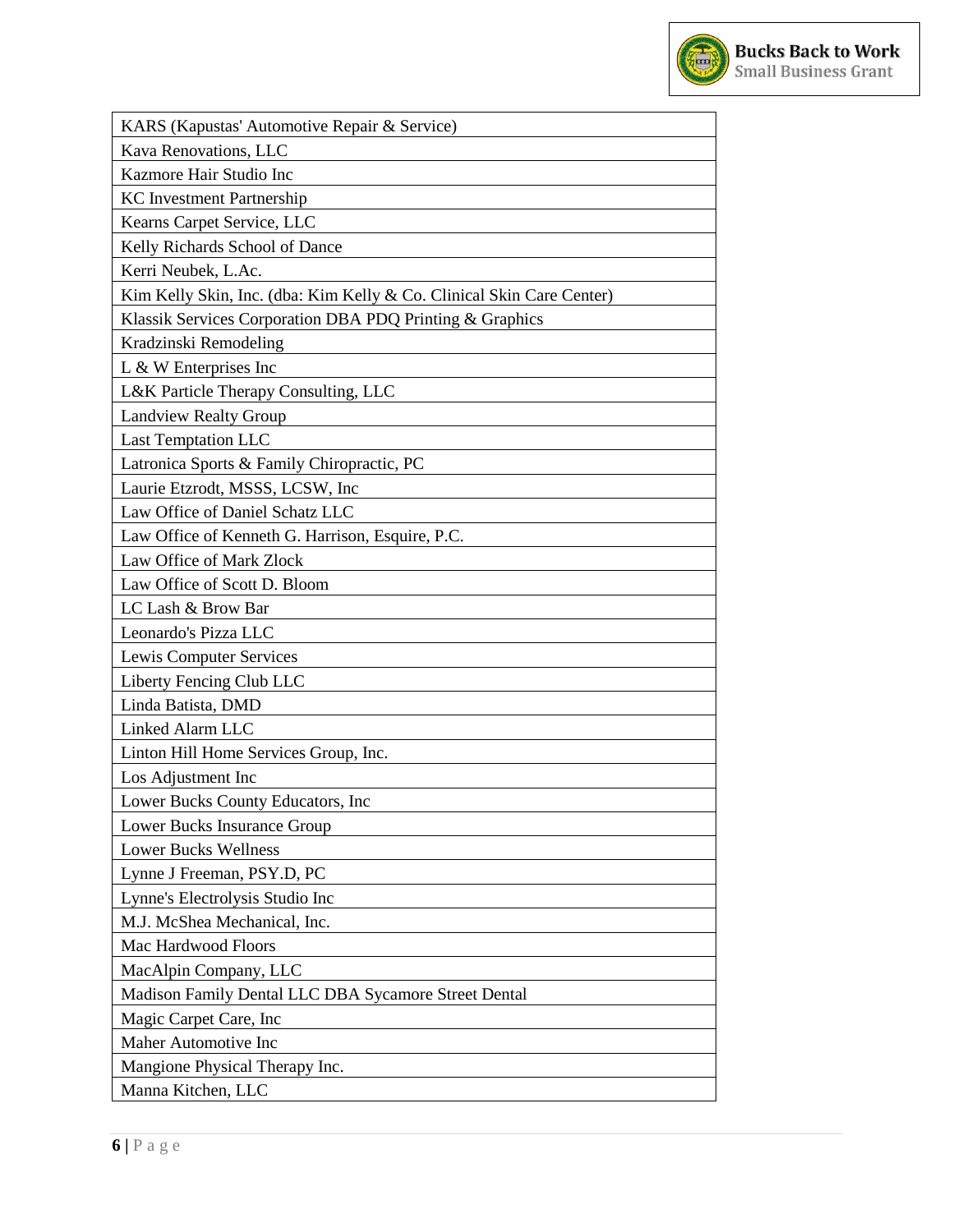

| Marchione Automotive Services, Inc.                      |
|----------------------------------------------------------|
| Margiotti Enterprises, LLC DBA Margiotti Hair Co.        |
| Marni James Interiors LLC, DBA C. Ferry Home             |
| Marquestrial Motorsports LLC                             |
| Marshal H. Davis - Attorney at Law, PC (d/b/a Davis Law) |
| Maryanne Hunt LLC dba Carousel Flowers                   |
| Maryanne Pastry Shoppe, Inc.                             |
| Master Lees Tiger Kicks Martial Arts                     |
| Matt Laurie, Real Estate Salesperson                     |
| Maund and Company, LLC                                   |
| Maureen Fox Company, LLC                                 |
| May Stone and Tile Inc                                   |
| MCA Consulting Services, Inc.                            |
| McArdles' Holiday Farm                                   |
| <b>MCATLLC</b>                                           |
| <b>MCC</b>                                               |
| <b>McCartins Services LLC</b>                            |
| Melissa Chill Music                                      |
| Mernji Family Transporters                               |
| MeWow Café, LLC                                          |
| Meyers Insurance Group LLC                               |
| Michael A. Lashner, Esquire                              |
| Michael J Davis PC                                       |
| Michael M Casor D.C.P.C                                  |
| Michael V. Goetz Agency LLC                              |
| Michelle McNicholl PC                                    |
| Mid-Atlantic BioTherapeutics, Inc                        |
| <b>Midnight Productions</b>                              |
| Mikula Web Solutions, Inc.                               |
| Miller Lighting $&$ Energy, Inc.                         |
| Mommy's Lil' Black Book                                  |
| Moms Flower Shoppe LLC                                   |
| Moonlight Garden Shop, Ltd                               |
| Morrisville Chiropractic Center Inc.                     |
| <b>Moss Mill Brewing Company</b>                         |
| Motivators Personal Training LLC                         |
| Murphy Hearing Services                                  |
| N.T. Enterprises LLC                                     |
| Nantaka Inc. TA Siam Cuisine Thai Restaurant             |
| Nation9 Sports Academy, LLC                              |
| NeuEsse Inc.                                             |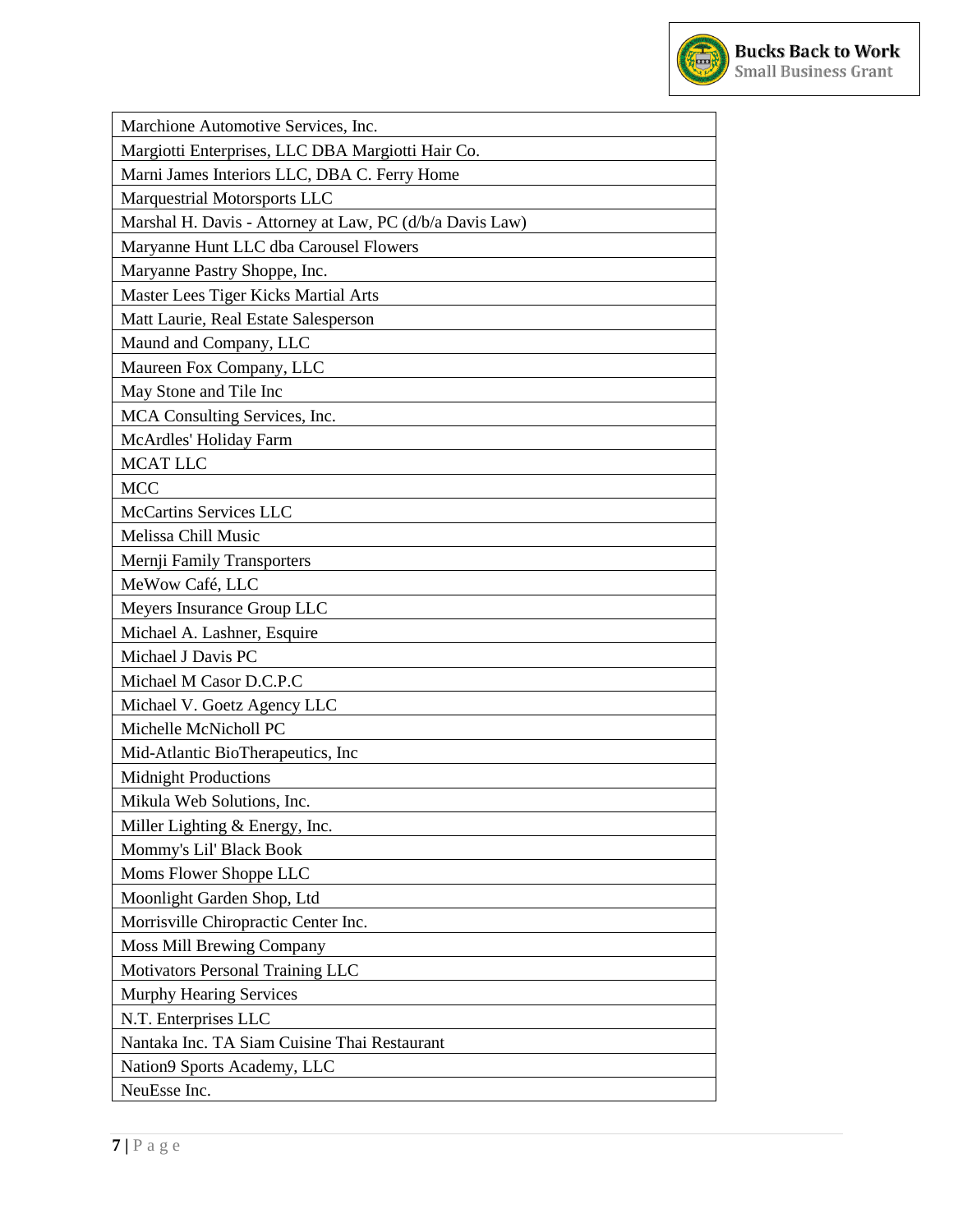

| Never Plateau 365 LLC<br>Neville Equipment<br>New Age Financial Consulting<br><b>New Hope Cleaners</b><br>New Hope Fitness, LLC<br>New Leaf Psychotherapy Services, LLC<br>Newtown Book & Record Exchange<br>Newtown Health and Wellness<br><b>Newtown Royal Cleaners</b><br>Newtown Strength and Conditioning Inc.<br><b>Nick Martier Custom Woodworking</b><br>Nicoles Tax Service LLC<br>Norma Munoz T/A Out of the Norm<br>OM Media, LLC<br>Once Upon a Farm<br>Ott's Landscaping & Construction L.L.C.<br>Outdoor Xtreme Hatfield LLC<br><b>Outta Sight Studios</b><br>Overtime International Sports Inc<br>P Valencia Holdings LLC<br>P.M.K. Fabricators Inc<br>Paist & Noe, Inc<br>Party On Event Rental<br>Paul J. Adams, DMD, PC<br>Paul J. Ravin DDS<br>Paul M. Izes, PC<br>Pavel Balon<br>Payron Enterprises, Inc DBA Bensalem Accounting & Tax Service<br>PCH QA, LLC<br><b>PDC</b> Athletics LLC<br>Pebblehouse LLC, dba Spa on Main<br>Pet Photos Plus<br><b>Peters Family Childcare</b><br>Phillip A. Valentino Jr., Esquire P.C.<br>Philly Style Soft Pretzel Bakery, Inc.<br>Phoenix Art Supplies & Farming<br>Phoenix Telecommunications Inc.<br>Pixelrise LLC<br>PJ Partners LLC - Main Street Wine Cellar<br><b>Prato Conditioned Air Services</b><br>Preservation Health LLC dba LMA Mineral Float |  |
|-------------------------------------------------------------------------------------------------------------------------------------------------------------------------------------------------------------------------------------------------------------------------------------------------------------------------------------------------------------------------------------------------------------------------------------------------------------------------------------------------------------------------------------------------------------------------------------------------------------------------------------------------------------------------------------------------------------------------------------------------------------------------------------------------------------------------------------------------------------------------------------------------------------------------------------------------------------------------------------------------------------------------------------------------------------------------------------------------------------------------------------------------------------------------------------------------------------------------------------------------------------------------------------------------------------------------|--|
|                                                                                                                                                                                                                                                                                                                                                                                                                                                                                                                                                                                                                                                                                                                                                                                                                                                                                                                                                                                                                                                                                                                                                                                                                                                                                                                         |  |
|                                                                                                                                                                                                                                                                                                                                                                                                                                                                                                                                                                                                                                                                                                                                                                                                                                                                                                                                                                                                                                                                                                                                                                                                                                                                                                                         |  |
|                                                                                                                                                                                                                                                                                                                                                                                                                                                                                                                                                                                                                                                                                                                                                                                                                                                                                                                                                                                                                                                                                                                                                                                                                                                                                                                         |  |
|                                                                                                                                                                                                                                                                                                                                                                                                                                                                                                                                                                                                                                                                                                                                                                                                                                                                                                                                                                                                                                                                                                                                                                                                                                                                                                                         |  |
|                                                                                                                                                                                                                                                                                                                                                                                                                                                                                                                                                                                                                                                                                                                                                                                                                                                                                                                                                                                                                                                                                                                                                                                                                                                                                                                         |  |
|                                                                                                                                                                                                                                                                                                                                                                                                                                                                                                                                                                                                                                                                                                                                                                                                                                                                                                                                                                                                                                                                                                                                                                                                                                                                                                                         |  |
|                                                                                                                                                                                                                                                                                                                                                                                                                                                                                                                                                                                                                                                                                                                                                                                                                                                                                                                                                                                                                                                                                                                                                                                                                                                                                                                         |  |
|                                                                                                                                                                                                                                                                                                                                                                                                                                                                                                                                                                                                                                                                                                                                                                                                                                                                                                                                                                                                                                                                                                                                                                                                                                                                                                                         |  |
|                                                                                                                                                                                                                                                                                                                                                                                                                                                                                                                                                                                                                                                                                                                                                                                                                                                                                                                                                                                                                                                                                                                                                                                                                                                                                                                         |  |
|                                                                                                                                                                                                                                                                                                                                                                                                                                                                                                                                                                                                                                                                                                                                                                                                                                                                                                                                                                                                                                                                                                                                                                                                                                                                                                                         |  |
|                                                                                                                                                                                                                                                                                                                                                                                                                                                                                                                                                                                                                                                                                                                                                                                                                                                                                                                                                                                                                                                                                                                                                                                                                                                                                                                         |  |
|                                                                                                                                                                                                                                                                                                                                                                                                                                                                                                                                                                                                                                                                                                                                                                                                                                                                                                                                                                                                                                                                                                                                                                                                                                                                                                                         |  |
|                                                                                                                                                                                                                                                                                                                                                                                                                                                                                                                                                                                                                                                                                                                                                                                                                                                                                                                                                                                                                                                                                                                                                                                                                                                                                                                         |  |
|                                                                                                                                                                                                                                                                                                                                                                                                                                                                                                                                                                                                                                                                                                                                                                                                                                                                                                                                                                                                                                                                                                                                                                                                                                                                                                                         |  |
|                                                                                                                                                                                                                                                                                                                                                                                                                                                                                                                                                                                                                                                                                                                                                                                                                                                                                                                                                                                                                                                                                                                                                                                                                                                                                                                         |  |
|                                                                                                                                                                                                                                                                                                                                                                                                                                                                                                                                                                                                                                                                                                                                                                                                                                                                                                                                                                                                                                                                                                                                                                                                                                                                                                                         |  |
|                                                                                                                                                                                                                                                                                                                                                                                                                                                                                                                                                                                                                                                                                                                                                                                                                                                                                                                                                                                                                                                                                                                                                                                                                                                                                                                         |  |
|                                                                                                                                                                                                                                                                                                                                                                                                                                                                                                                                                                                                                                                                                                                                                                                                                                                                                                                                                                                                                                                                                                                                                                                                                                                                                                                         |  |
|                                                                                                                                                                                                                                                                                                                                                                                                                                                                                                                                                                                                                                                                                                                                                                                                                                                                                                                                                                                                                                                                                                                                                                                                                                                                                                                         |  |
|                                                                                                                                                                                                                                                                                                                                                                                                                                                                                                                                                                                                                                                                                                                                                                                                                                                                                                                                                                                                                                                                                                                                                                                                                                                                                                                         |  |
|                                                                                                                                                                                                                                                                                                                                                                                                                                                                                                                                                                                                                                                                                                                                                                                                                                                                                                                                                                                                                                                                                                                                                                                                                                                                                                                         |  |
|                                                                                                                                                                                                                                                                                                                                                                                                                                                                                                                                                                                                                                                                                                                                                                                                                                                                                                                                                                                                                                                                                                                                                                                                                                                                                                                         |  |
|                                                                                                                                                                                                                                                                                                                                                                                                                                                                                                                                                                                                                                                                                                                                                                                                                                                                                                                                                                                                                                                                                                                                                                                                                                                                                                                         |  |
|                                                                                                                                                                                                                                                                                                                                                                                                                                                                                                                                                                                                                                                                                                                                                                                                                                                                                                                                                                                                                                                                                                                                                                                                                                                                                                                         |  |
|                                                                                                                                                                                                                                                                                                                                                                                                                                                                                                                                                                                                                                                                                                                                                                                                                                                                                                                                                                                                                                                                                                                                                                                                                                                                                                                         |  |
|                                                                                                                                                                                                                                                                                                                                                                                                                                                                                                                                                                                                                                                                                                                                                                                                                                                                                                                                                                                                                                                                                                                                                                                                                                                                                                                         |  |
|                                                                                                                                                                                                                                                                                                                                                                                                                                                                                                                                                                                                                                                                                                                                                                                                                                                                                                                                                                                                                                                                                                                                                                                                                                                                                                                         |  |
|                                                                                                                                                                                                                                                                                                                                                                                                                                                                                                                                                                                                                                                                                                                                                                                                                                                                                                                                                                                                                                                                                                                                                                                                                                                                                                                         |  |
|                                                                                                                                                                                                                                                                                                                                                                                                                                                                                                                                                                                                                                                                                                                                                                                                                                                                                                                                                                                                                                                                                                                                                                                                                                                                                                                         |  |
|                                                                                                                                                                                                                                                                                                                                                                                                                                                                                                                                                                                                                                                                                                                                                                                                                                                                                                                                                                                                                                                                                                                                                                                                                                                                                                                         |  |
|                                                                                                                                                                                                                                                                                                                                                                                                                                                                                                                                                                                                                                                                                                                                                                                                                                                                                                                                                                                                                                                                                                                                                                                                                                                                                                                         |  |
|                                                                                                                                                                                                                                                                                                                                                                                                                                                                                                                                                                                                                                                                                                                                                                                                                                                                                                                                                                                                                                                                                                                                                                                                                                                                                                                         |  |
|                                                                                                                                                                                                                                                                                                                                                                                                                                                                                                                                                                                                                                                                                                                                                                                                                                                                                                                                                                                                                                                                                                                                                                                                                                                                                                                         |  |
|                                                                                                                                                                                                                                                                                                                                                                                                                                                                                                                                                                                                                                                                                                                                                                                                                                                                                                                                                                                                                                                                                                                                                                                                                                                                                                                         |  |
|                                                                                                                                                                                                                                                                                                                                                                                                                                                                                                                                                                                                                                                                                                                                                                                                                                                                                                                                                                                                                                                                                                                                                                                                                                                                                                                         |  |
|                                                                                                                                                                                                                                                                                                                                                                                                                                                                                                                                                                                                                                                                                                                                                                                                                                                                                                                                                                                                                                                                                                                                                                                                                                                                                                                         |  |
|                                                                                                                                                                                                                                                                                                                                                                                                                                                                                                                                                                                                                                                                                                                                                                                                                                                                                                                                                                                                                                                                                                                                                                                                                                                                                                                         |  |
|                                                                                                                                                                                                                                                                                                                                                                                                                                                                                                                                                                                                                                                                                                                                                                                                                                                                                                                                                                                                                                                                                                                                                                                                                                                                                                                         |  |
|                                                                                                                                                                                                                                                                                                                                                                                                                                                                                                                                                                                                                                                                                                                                                                                                                                                                                                                                                                                                                                                                                                                                                                                                                                                                                                                         |  |
|                                                                                                                                                                                                                                                                                                                                                                                                                                                                                                                                                                                                                                                                                                                                                                                                                                                                                                                                                                                                                                                                                                                                                                                                                                                                                                                         |  |
|                                                                                                                                                                                                                                                                                                                                                                                                                                                                                                                                                                                                                                                                                                                                                                                                                                                                                                                                                                                                                                                                                                                                                                                                                                                                                                                         |  |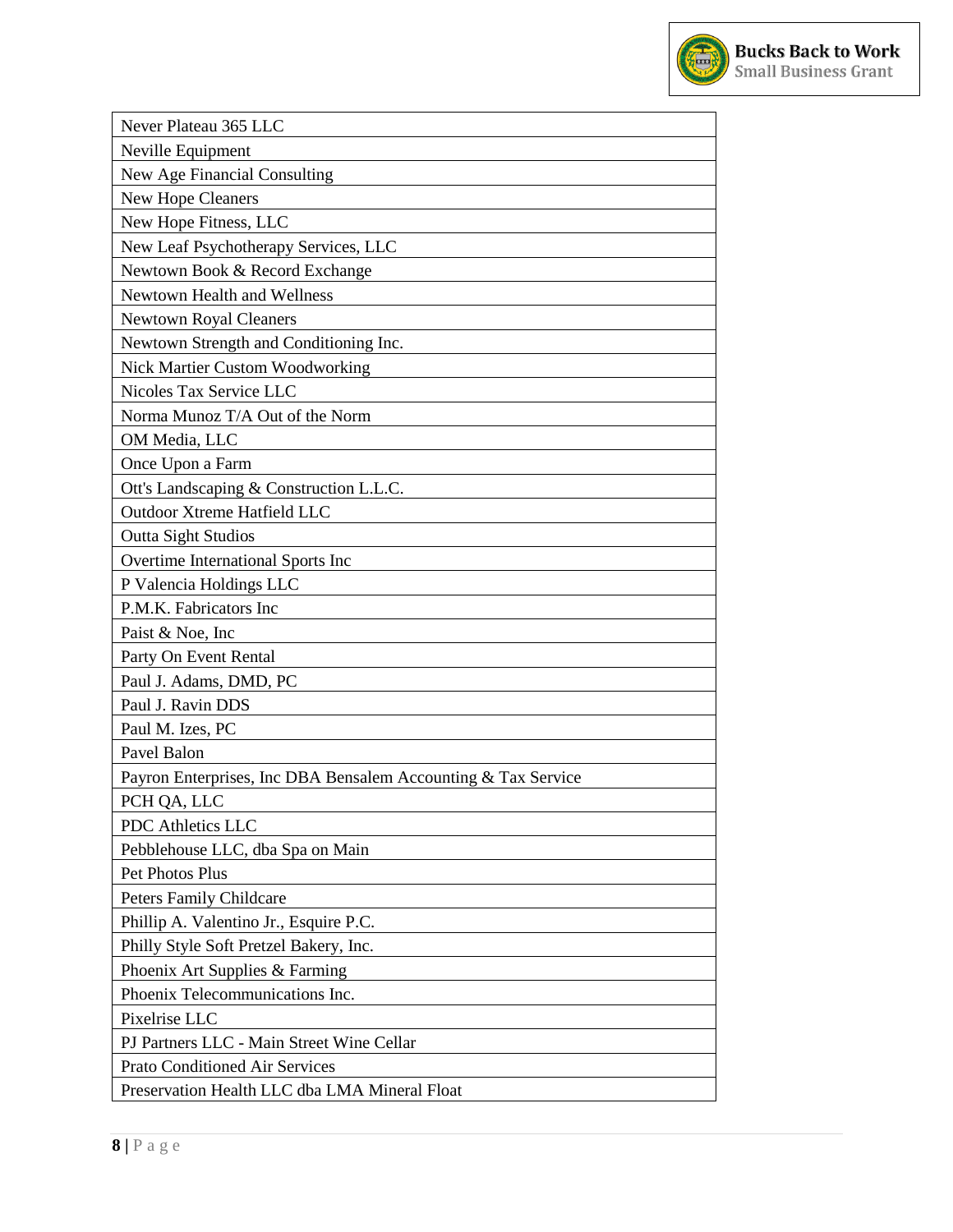

| Primary Colors Salon                              |
|---------------------------------------------------|
| Productive Machine Holdings LLC                   |
| PRV Consulting LLC                                |
| Pura Vida Ventures LLC                            |
| Quakertown Eye Associates, P.C.                   |
| R.C. Ford Plumbing & Heating Inc.                 |
| <b>RC</b> Controls LLC                            |
| <b>Recruitment Queen LLC</b>                      |
| Reinvent Interactive, Inc.                        |
| Renaissance Graphic Arts, Inc                     |
| <b>Revelation Tattoo</b>                          |
| Rhona Case LLC (Crossroads Counseling Center)     |
| Richard D Heacox, DMD                             |
| Robert E. Monk III & Associates                   |
| Robert Rosenthal, OD                              |
| Rocktronic LLC DBA Delta Security                 |
| Roger S Wright Furniture, Ltd                     |
| ROLLABELS INK INC                                 |
| Roma Pizza & Italian Eatery, Inc.                 |
| Ronald S. Kinky                                   |
| Rooney and Hodgens LLC                            |
| RS Photo, Inc dba Advanced Color Signs & Graphics |
| Ryholding LLC dba Dogwood Skate Shop              |
| S. Henenberg LLC t/a SSH International            |
| <b>Safferstone Interiors</b>                      |
| Salon In Vogue                                    |
| Samsel Integrative Health LLC                     |
| Sarah Chiovarou Interior Design LLC               |
| SCB Karate LLC Trading as Action Karate           |
| <b>Schenfelt Consulting</b>                       |
| Scott J Rosen DMD LLC                             |
| <b>SEC Accounting LLC</b>                         |
| Second Sin Brewing Company, LLC                   |
| Shar Clothing Inc DBA Savioni Boutique            |
| Ship Shape Health and Fitness LLC                 |
| Showers by Design, LLC                            |
| <b>Silly Spoons</b>                               |
| SkinCare Studio, Inc                              |
| <b>Sky Roast Coffee</b>                           |
| SmartCareDoc, Inc                                 |
| Smith Property Services, LLC                      |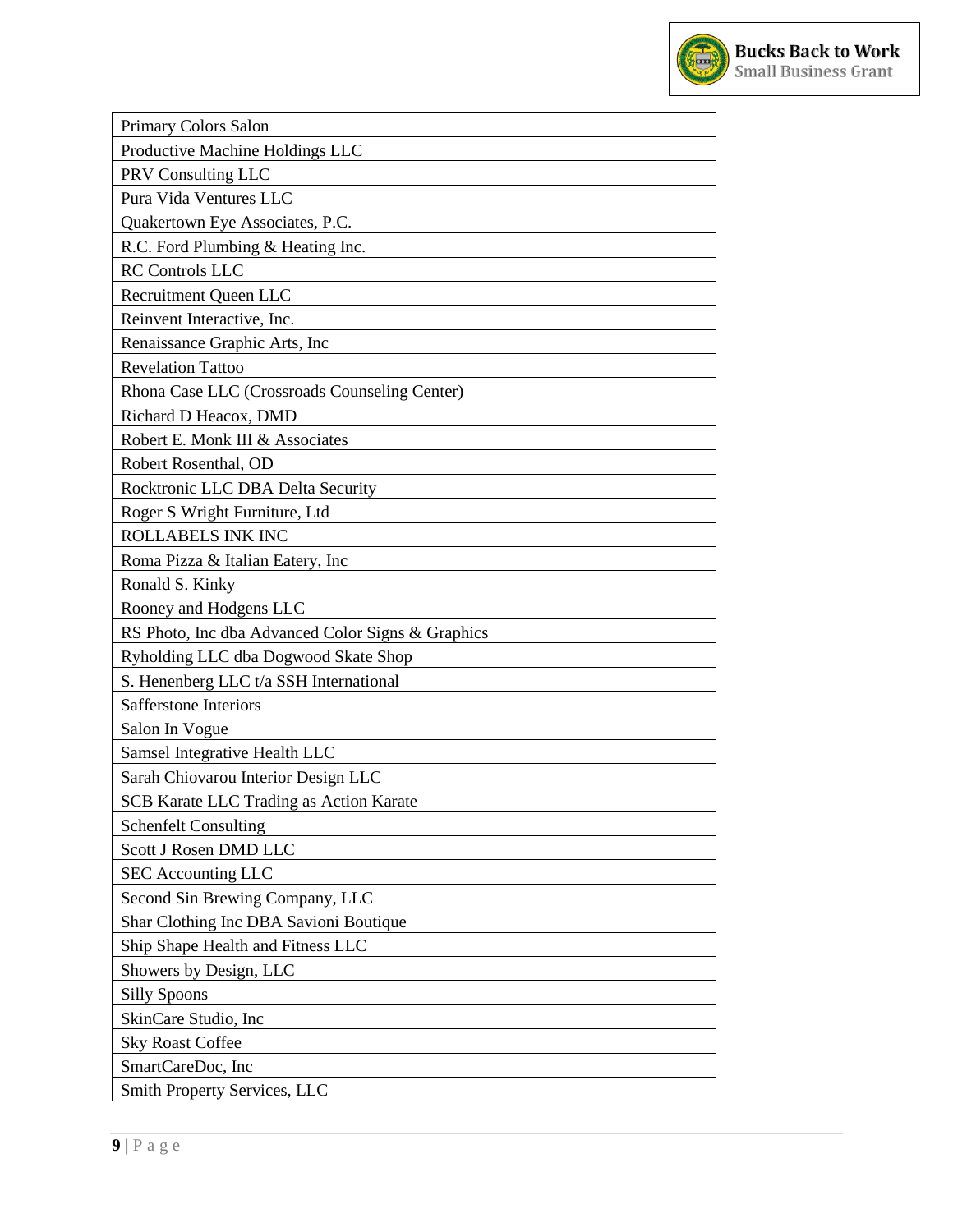

| Solar Reflections, Inc.                                      |
|--------------------------------------------------------------|
| Solebury Development Group, LLC                              |
| Sommerfield Stables LLC                                      |
| SourceOne Innovations, Inc.                                  |
| South Main Dental PC                                         |
| Sports and Back PT, LLC d/b/a Sports and Back Rehabilitation |
| Springtown Inn Restaurant LLC                                |
| <b>Stages Doylestown, LLC</b>                                |
| Step Up Richboro, LLC                                        |
| Steve Cohen Bookkeeping and Accounting Support, Inc.         |
| <b>Stinger Proces LLC</b>                                    |
| Sujatha Nadimpalli DMD LLC                                   |
| Sulli Sports Inc                                             |
| <b>Sullivan's Painting Service LLC</b>                       |
| Sun Dog Yoga Studio, LLC                                     |
| Sundial Studios Tiles LLC dba Tile Gallerie                  |
| Sweeneys Mechanical, Inc                                     |
| <b>Sweet Creek Studios</b>                                   |
| <b>Sweet Victory</b>                                         |
| Sweetah's Gluten Free Bake Shop                              |
| T & G Carpentry, Inc.                                        |
| Tastings and Tours, LLC                                      |
| Tax Prep Plus LLC                                            |
| <b>Tax Pro Associates</b>                                    |
| <b>TCB Commerical Cleaning Service, LLC</b>                  |
| TCB Home Improvements, LLC                                   |
| Termite Proofing + Pest Control of Deleware Valley, Inc.     |
| TEW Solutions, INC                                           |
| The Bizvisors Inc                                            |
| The Dave Marcolla Group                                      |
| The Dusting Crew LLC                                         |
| The Fix Autoworks Inc                                        |
| The Grain Exchange, LLC                                      |
| The Hair Studio, Inc.                                        |
| The Hanger Boutique                                          |
| The Law Firm of Brian P. Murphy, PC                          |
| The Local Vaporium Inc.                                      |
| The Original Pet Sitter                                      |
| The Restoration Studio, LLC                                  |
| The Shop of India Boutique, Inc                              |
| The Snuggle Bunny Boutique Inc                               |